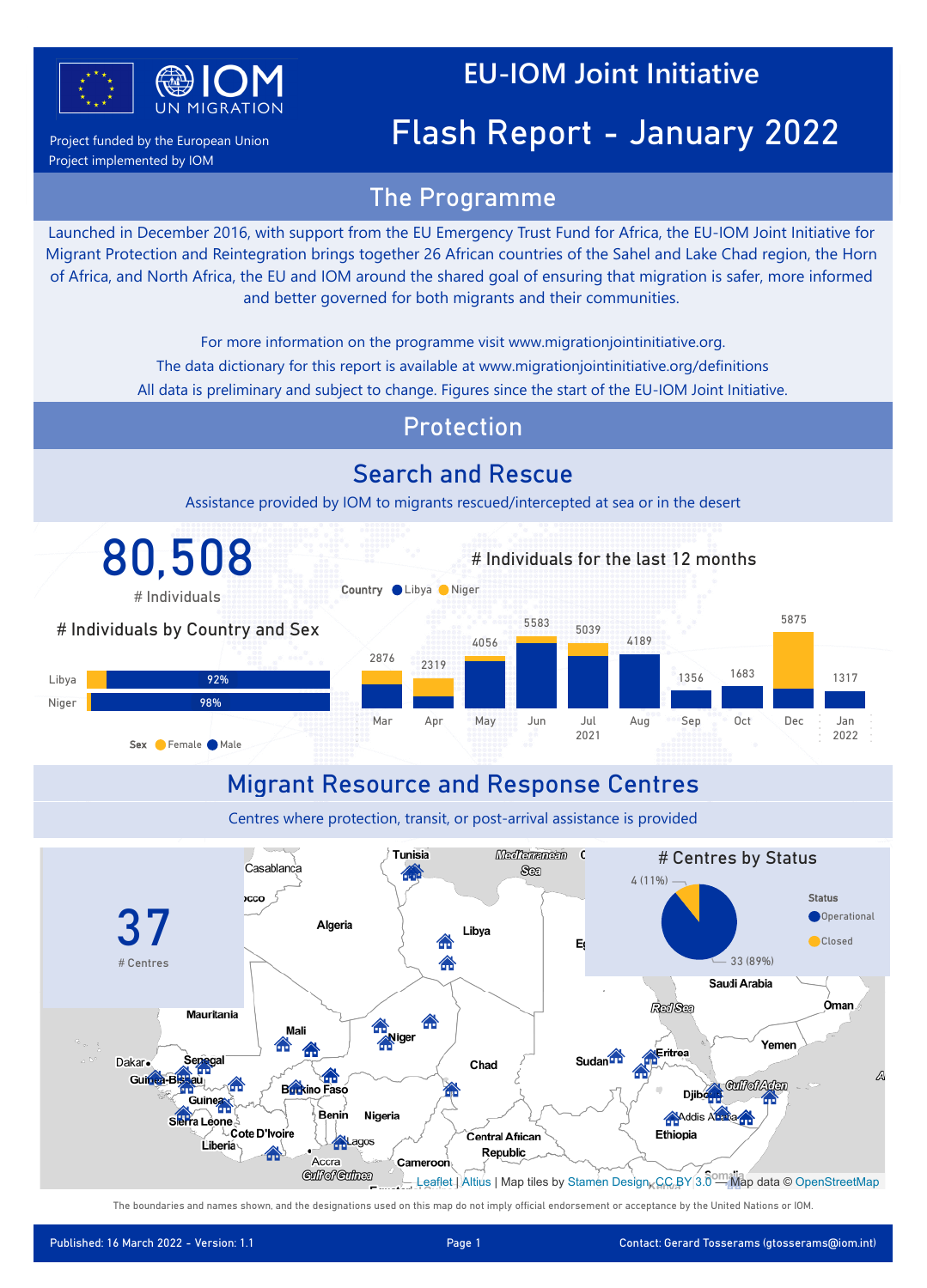

Project funded by the European Union **Flash Report - January 2022** 

Project implemented by IOM

#### Voluntary Return Assistance

Power BI Desktop

Assistance provided to migrants to return from a host country to their countries of origin

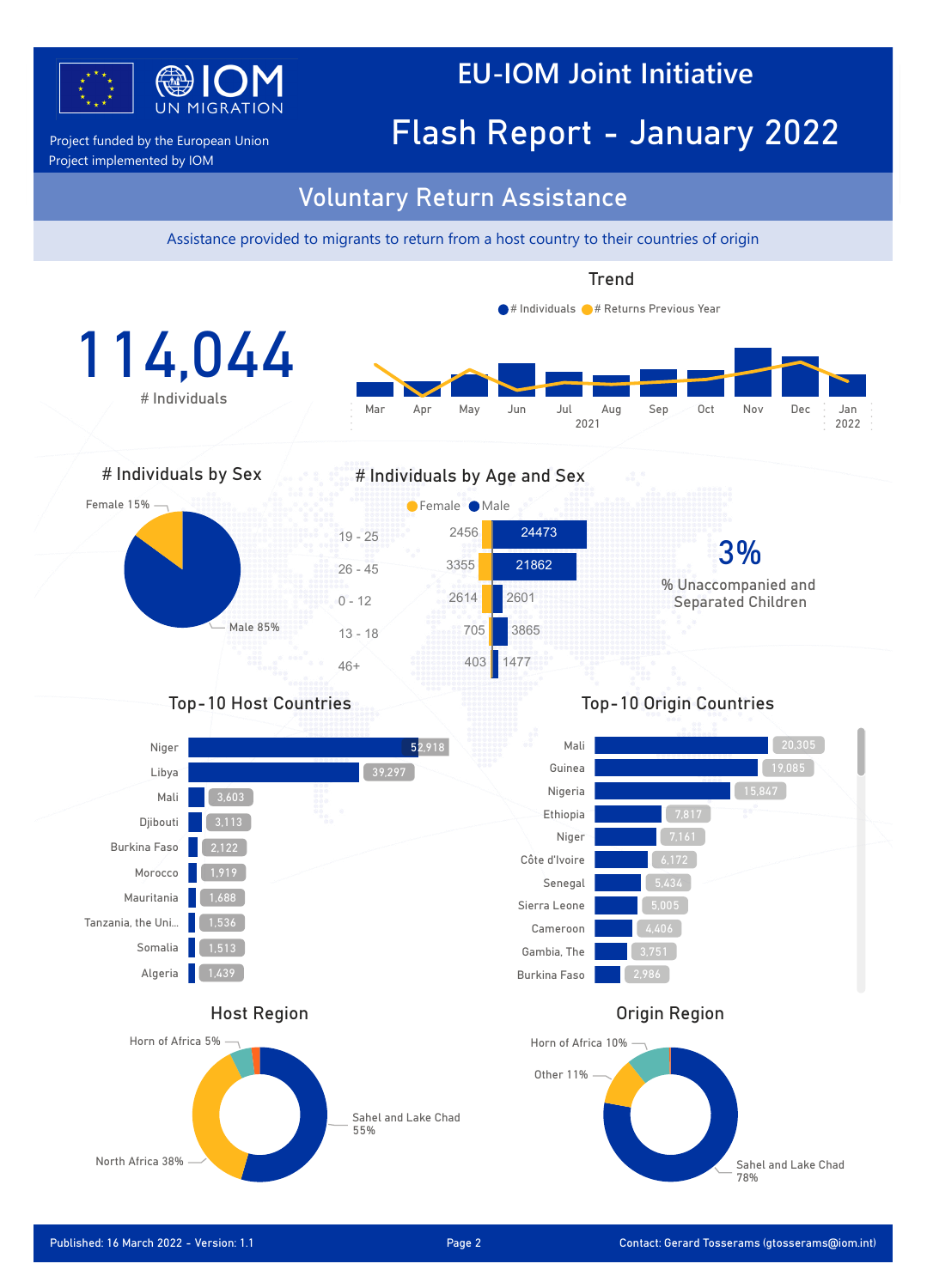

Project implemented by IOM

# Project funded by the European Union **Flash Report - January 2022**

#### Reintegration Assistance

Power BI Desktop

Reintegration is a multidimensional process enabling individuals to re-establish the economic, social and psychosocial relationships needed to maintain life, livelihood and dignity and achieve inclusion in civic life

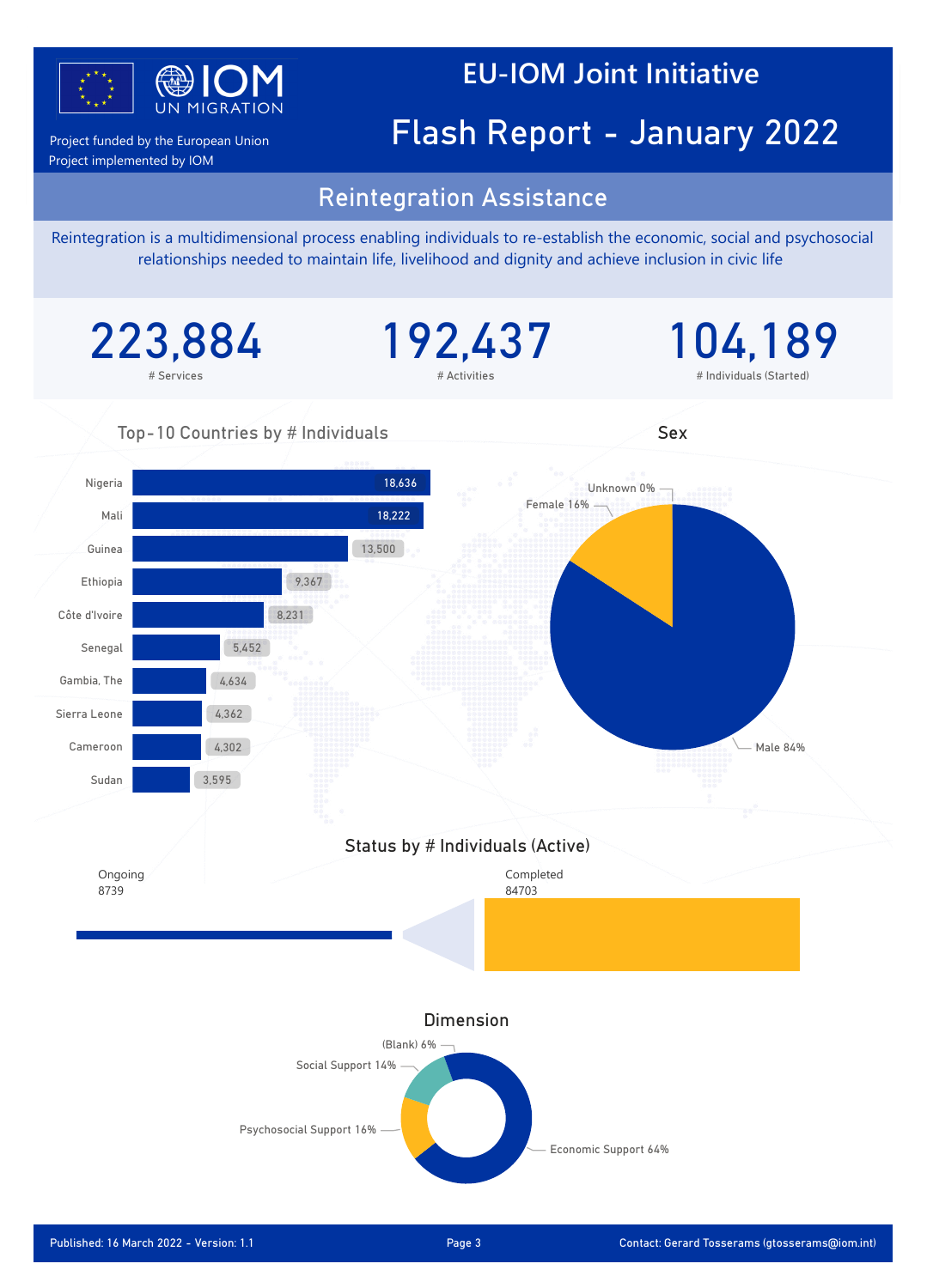

Project implemented by IOM

# Project funded by the European Union **Flash Report - January 2022**

#### Direct Assistance

Power BI Desktop

Direct Assistance is provided as protection assistance in Libya, and transit or post-arrival assistance in other countries. Assistance can include medical and psychosocial support at individual and family levels, accommodation, family tracing, and legal information.



### Information and Awareness Raising

Provide information about the risks of irregular migration and regular migration options to promote social cohesion between returned migrants and their communities, and current migrants and their host communities.

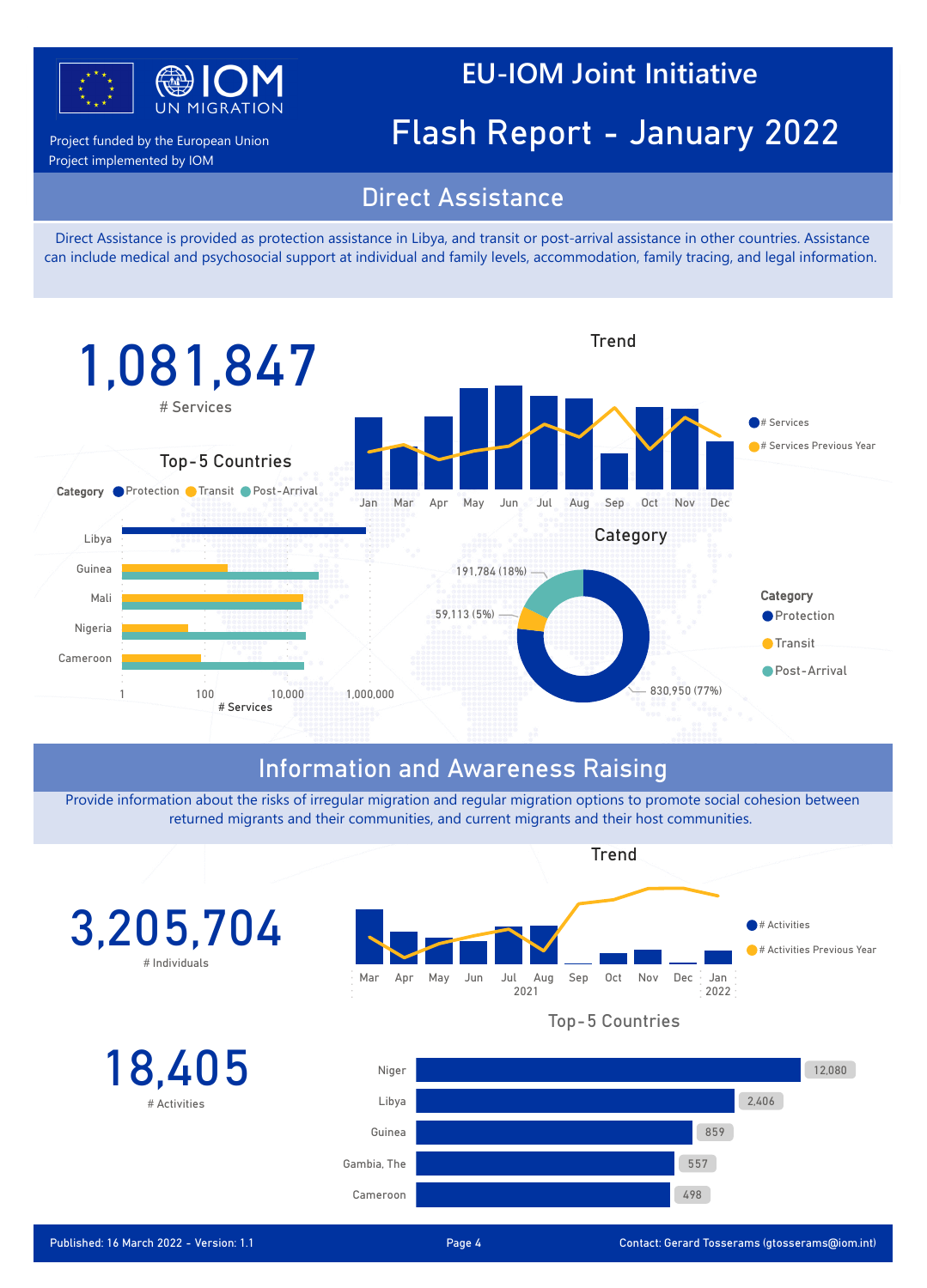

## Project funded by the European Union **Flash Report - January 2022**

Project implemented by IOM

#### Data Collection and Analysis

Power BI Desktop

Ensure evidence-based policy and programming by collecting and analysing data on migrant movements and profiles along the main migration routes in Africa.



Top-5 Countries

The boundaries and names shown, and the designations used on this map do not imply official endorsement or acceptance by the United Nations or IOM.

Building ownership and investing in state and non-state actors strengthening migration governance

#### Capacity Building Community Stabilisation

Local/regional activities to improve livelihood opportunities for local youth, promoting regular work and improve infrastructures

193,448

# Individuals

# 512

# Activities

Published: 16 March 2022 - Version: 1.1 Page 5 Contact: Gerard Tosserams (gtosserams@iom.int)

820

# Activities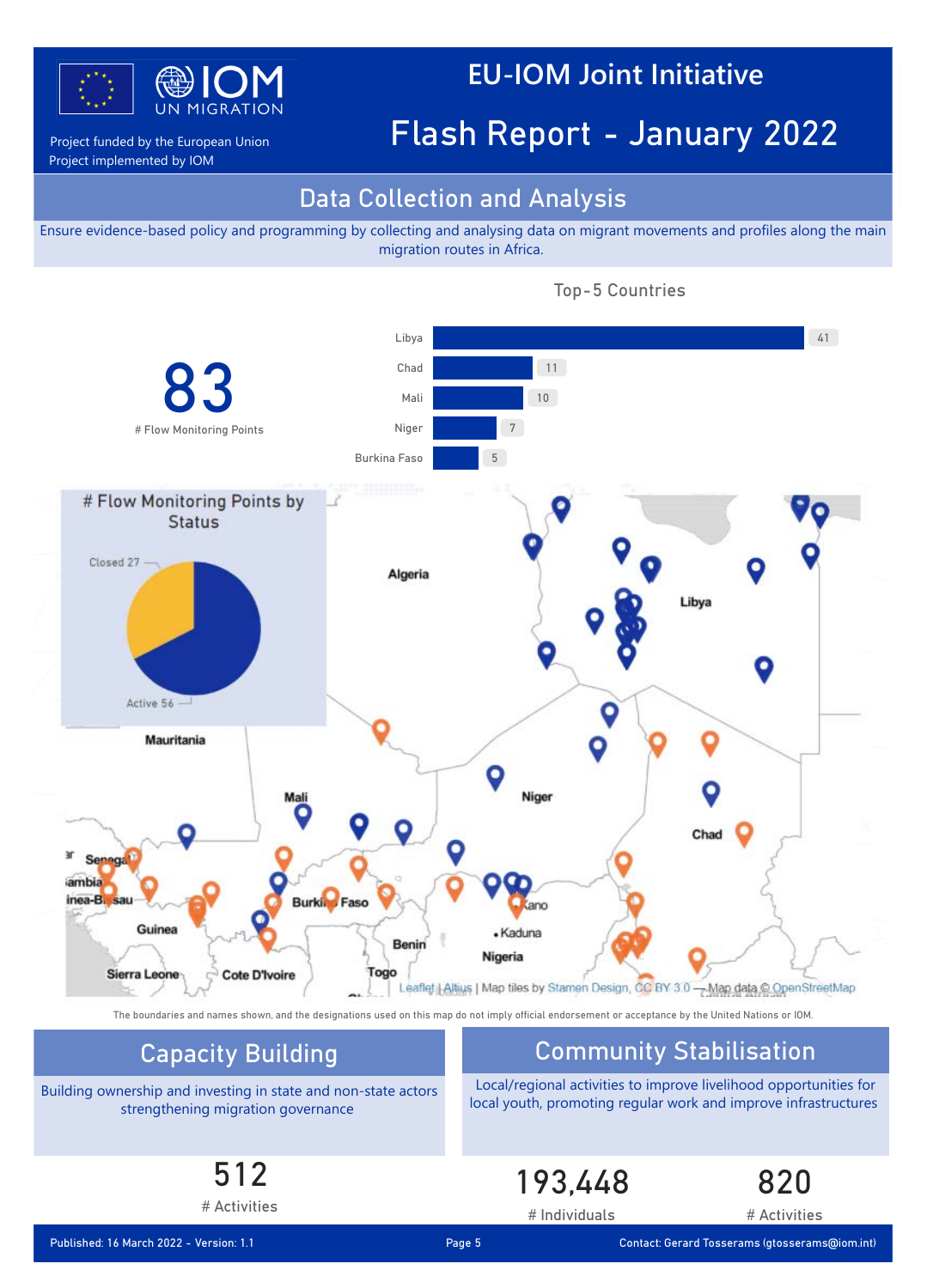

Project funded by the European Union Project implemented by IOM

# Flash Report - January 2022

#### Sahel and Lake Chad Region

Power BI Desktop

This section presents results under the EU-IOM Joint Initiative for Migrant Protection and Reintegration in the Sahel and Lake Chad. Countries covered in this region are Burkina Faso, Cameroon, Chad, Côte d'Ivoire, the Gambia, Ghana, Guinea, Guinea Bissau, Mali, Mauritania, Niger, Nigeria and Senegal.

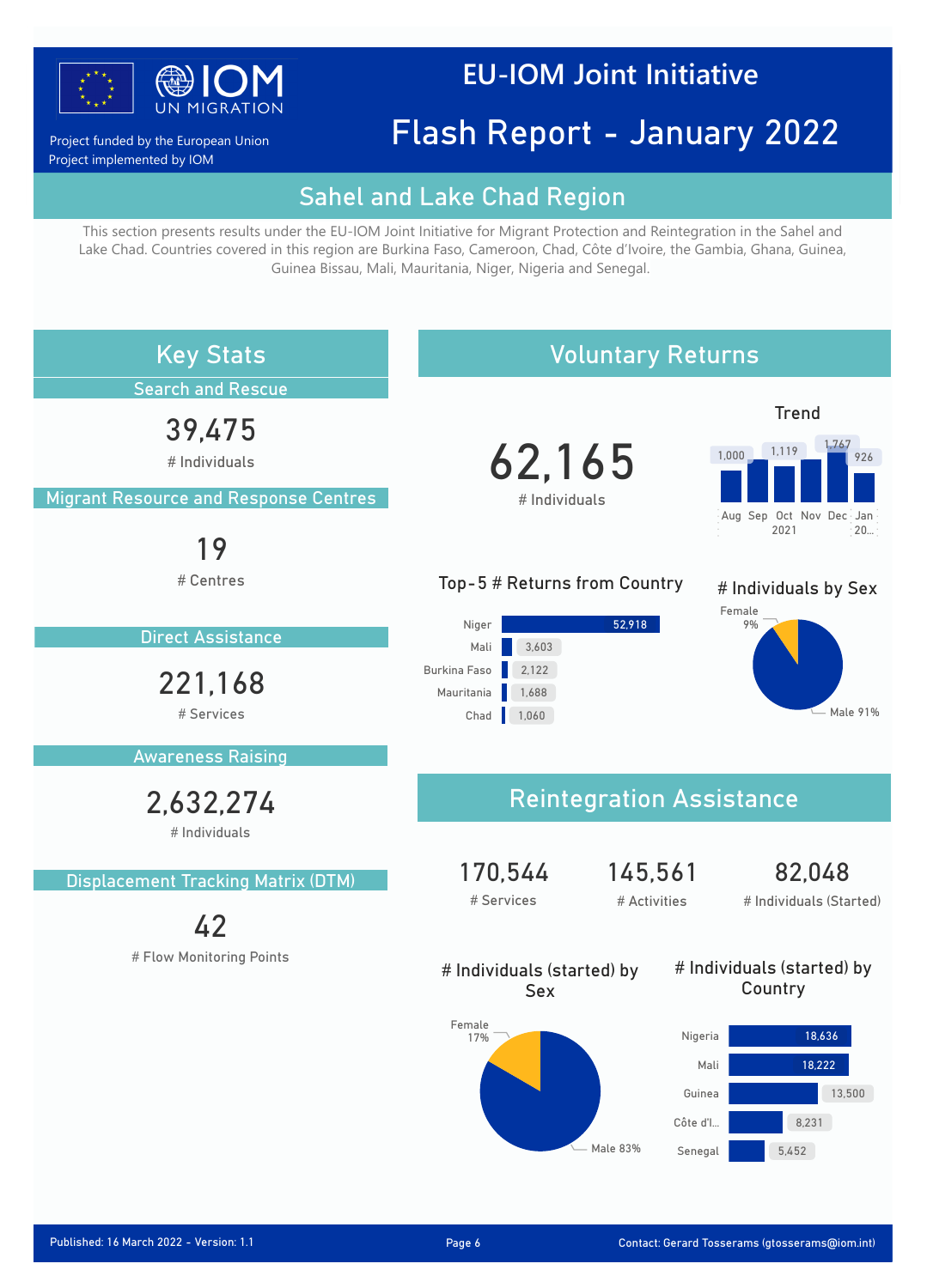

#### Project funded by the European Union Project implemented by IOM

# Flash Report - January 2022

#### Horn of Africa Region

Power BI Desktop

This section presents results under the EU-IOM Joint Initiative for Migrant Protection and Reintegration in the Horn of Africa. Core countries in this region are Djibouti, Ethiopia, Somalia, and Sudan. Further countries covered under the Joint Initiative in the Horn of Africa are Eritrea, Kenya, Uganda, and South Sudan as well as Malawi, Mozambique, Tanzania and Zambia on the Southern migration route.

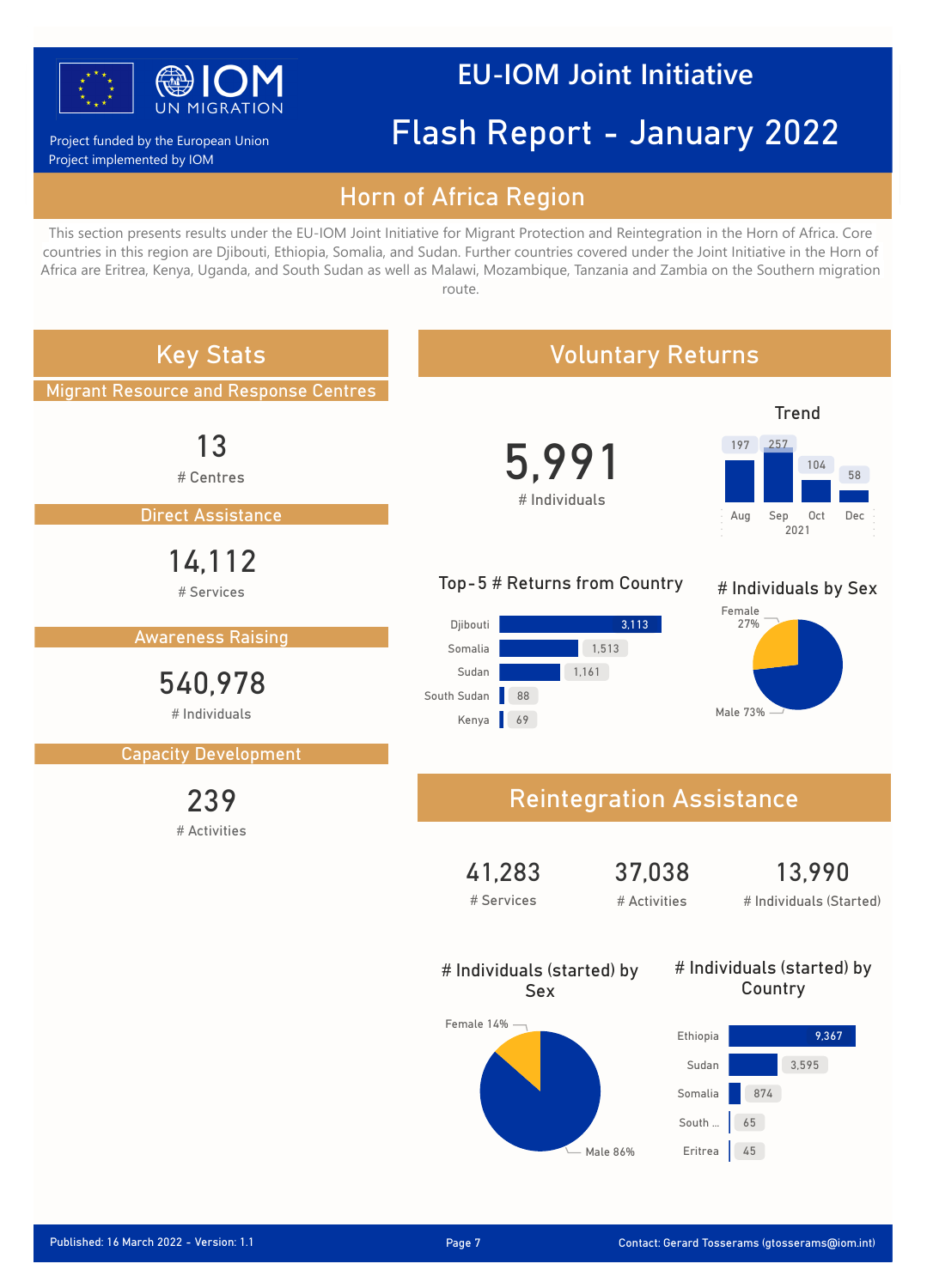

Project implemented by IOM Project funded by the European Union

# Flash Report - January 2022

#### North Africa Region

Power BI Desktop

This section presents results under the EU-IOM Joint Initiative for Migrant Protection and Reintegration in North Africa. Countries covered in this region are Algeria, Egypt, Libya, Morocco and Tunisia.